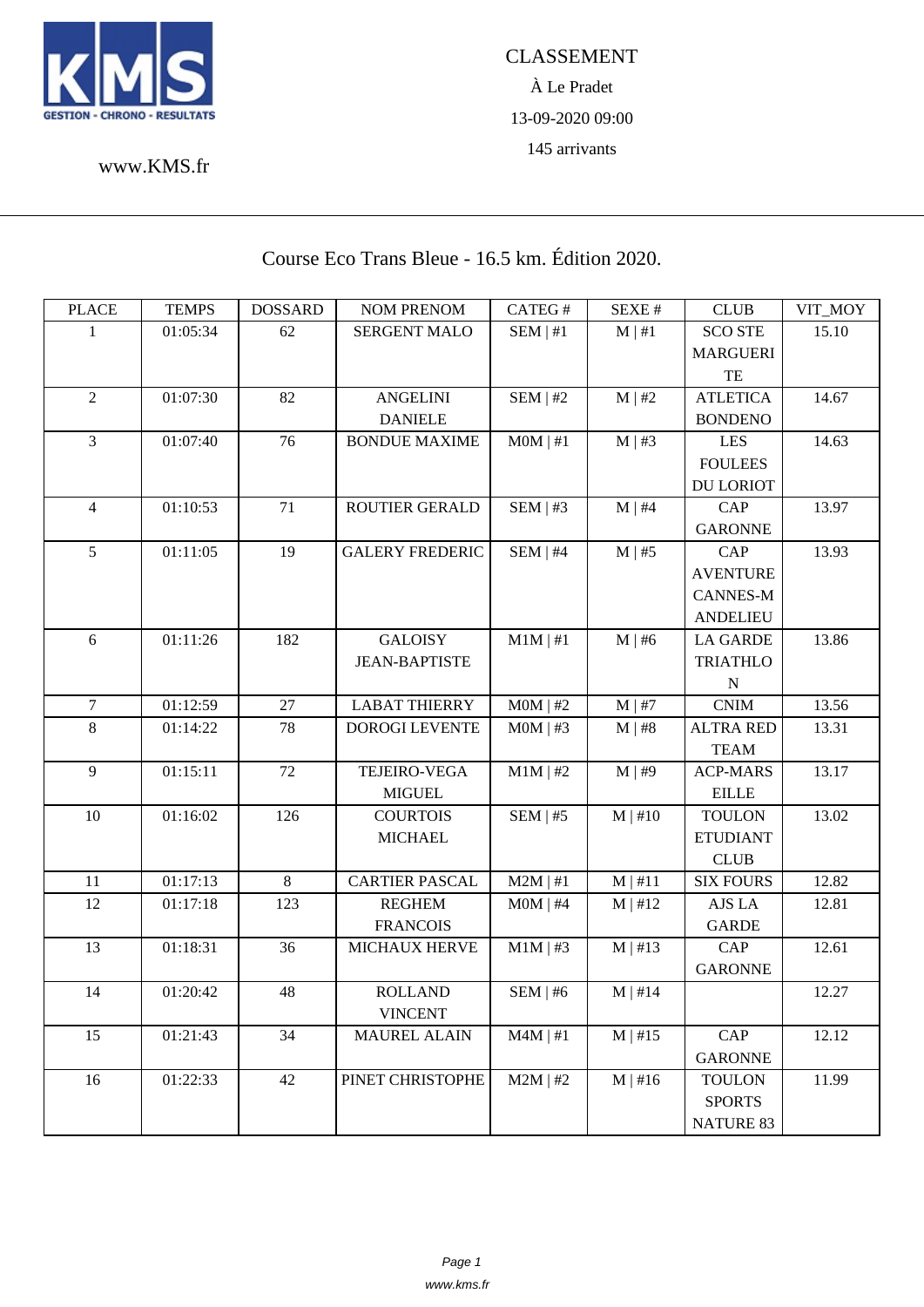| LLACE | L TIATI D | <b>UUUUUUU</b> | <b>INUINI I INEINUINI</b> | CΛ1 LU π      | DL/AL π      | CLUD              | YII_MUI |
|-------|-----------|----------------|---------------------------|---------------|--------------|-------------------|---------|
| 17    | 01:22:37  | 87             | SCHIANO-DI-COSCI          | $M2M$   #3    | $M$   #17    | KM 42.195         | 11.98   |
|       |           |                | A JEROME                  |               |              | <b>MARSEILLE</b>  |         |
|       |           |                |                           |               |              | <b>ENDURANC</b>   |         |
|       |           |                |                           |               |              | E SHOP 13         |         |
| 18    | 01:22:50  | 25             | <b>HOAREAU HENRI</b>      | $M5M$   #1    |              | CAP               | 11.95   |
|       |           |                |                           |               | $M$   #18    |                   |         |
|       |           |                |                           |               |              | <b>GARONNE</b>    |         |
| 19    | 01:22:51  | $\overline{7}$ | <b>CARDON KEVIN</b>       | $SEM$   #7    | $M$   #19    |                   | 11.95   |
| 20    | 01:23:14  | 118            | <b>COLIN REMY</b>         | $MOM$   #5    | $M$   #20    | <b>NAVAL</b>      | 11.89   |
|       |           |                |                           |               |              | <b>GROUPE</b>     |         |
| 21    | 01:23:32  | 109            | <b>GUIOL SEBASTIEN</b>    | $MOM$   #6    | M   #21      | <b>AIX ATHLE</b>  | 11.85   |
|       |           |                |                           |               |              | <b>PROVENCE</b>   |         |
| 22    | 01:23:52  | 12             | <b>DELALANDE</b>          | $MOM$   #7    | $M$   #22    |                   | 11.80   |
|       |           |                | <b>CYRILLE</b>            |               |              |                   |         |
| 23    | 01:24:03  | 119            | PLOIX THIERRY             | $M4M$   #2    | $M$   #23    | AJS LA            | 11.78   |
|       |           |                |                           |               |              |                   |         |
|       |           |                |                           |               |              | <b>GARDE</b>      |         |
| 24    | 01:24:22  | 112            | <b>BONOD NICOLAS</b>      | $M2M$   #4    | $M$   #24    |                   | 11.73   |
| 25    | 01:24:24  | 81             | <b>CAMMAS CLAIRE</b>      | SEF   #1      | F   #1       | <b>AS</b>         | 11.73   |
|       |           |                |                           |               |              | <b>MONACO</b>     |         |
|       |           |                |                           |               |              | <b>ATHLETISM</b>  |         |
|       |           |                |                           |               |              | E                 |         |
| 26    | 01:24:57  | 79             | <b>SPARFEL PIERRE</b>     | SEM   #8      | $M$   #25    | <b>TEAM</b>       | 11.65   |
|       |           |                |                           |               |              | <b>SEATECH</b>    |         |
|       |           |                |                           |               |              | <b>ECOLE</b>      |         |
|       |           |                |                           |               |              | <b>D'INGENIEU</b> |         |
|       |           |                |                           |               |              |                   |         |
|       |           |                |                           |               |              | RS                |         |
| 27    | 01:25:40  | 74             | <b>REVERCHON</b>          | $M3M \mid #1$ | $M$   #26    |                   | 11.56   |
|       |           |                | <b>SERGE</b>              |               |              |                   |         |
| 28    | 01:26:33  | 178            | <b>FERNANDEZ</b>          | SEM   #9      | $M$   #27    |                   | 11.44   |
|       |           |                | <b>FREDERIC</b>           |               |              |                   |         |
| 29    | 01:26:38  | 51             | <b>TONNAIRE HERVE</b>     | $M3M$   #2    | $M$   #28    | <b>USAM</b>       | 11.43   |
|       |           |                |                           |               |              | <b>TOULON</b>     |         |
|       |           |                |                           |               |              | <b>ATHLETISM</b>  |         |
|       |           |                |                           |               |              | ${\bf E}$         |         |
| 30    | 01:26:56  | 86             | <b>MOREL MATHIEU</b>      | ESM   #1      | $M$   #29    | CAP               | 11.39   |
|       |           |                |                           |               |              | <b>GARONNE</b>    |         |
| 31    | 01:26:58  | 61             | <b>GAILLARD ALAIN</b>     | $M3M$   #3    | $M \mid #30$ |                   | 11.38   |
| 32    | 01:27:10  | $20\,$         | <b>GALI FRANCOIS</b>      | $M3M$   #4    | M   #31      | .CSM LA           | 11.36   |
|       |           |                |                           |               |              |                   |         |
|       |           |                |                           |               |              | SEYNE*            |         |
| 33    | 01:27:33  | 26             | <b>ICHOU FLORIAN</b>      | $MOM$   #8    | $M$   #32    | <b>FLORIAN</b>    | 11.31   |
| 34    | 01:27:38  | 187            | <b>ARTUFEL</b>            | $M3F$   #1    | F   #2       |                   | 11.30   |
|       |           |                | <b>CHRISTEL</b>           |               |              |                   |         |
| 35    | 01:27:41  | 11             | DECHAND-LACROI            | $MOF$   #1    | $F \mid #3$  |                   | 11.29   |
|       |           |                | <b>X EMILIE</b>           |               |              |                   |         |
| 36    | 01:27:45  | 89             | VERCELLOTTI               | $MOM$   #9    | $M$   #33    |                   | 11.28   |
|       |           |                | <b>MANUEL</b>             |               |              |                   |         |
| 37    | 01:28:15  | 177            | <b>BOULAGNON</b>          | $M3M$   #5    | $M \mid #34$ | <b>MARATHO</b>    | 11.22   |
|       |           |                | <b>FRANCOIS</b>           |               |              | N DU              |         |
|       |           |                |                           |               |              | <b>SOLEIL</b>     |         |
|       |           |                |                           |               |              |                   |         |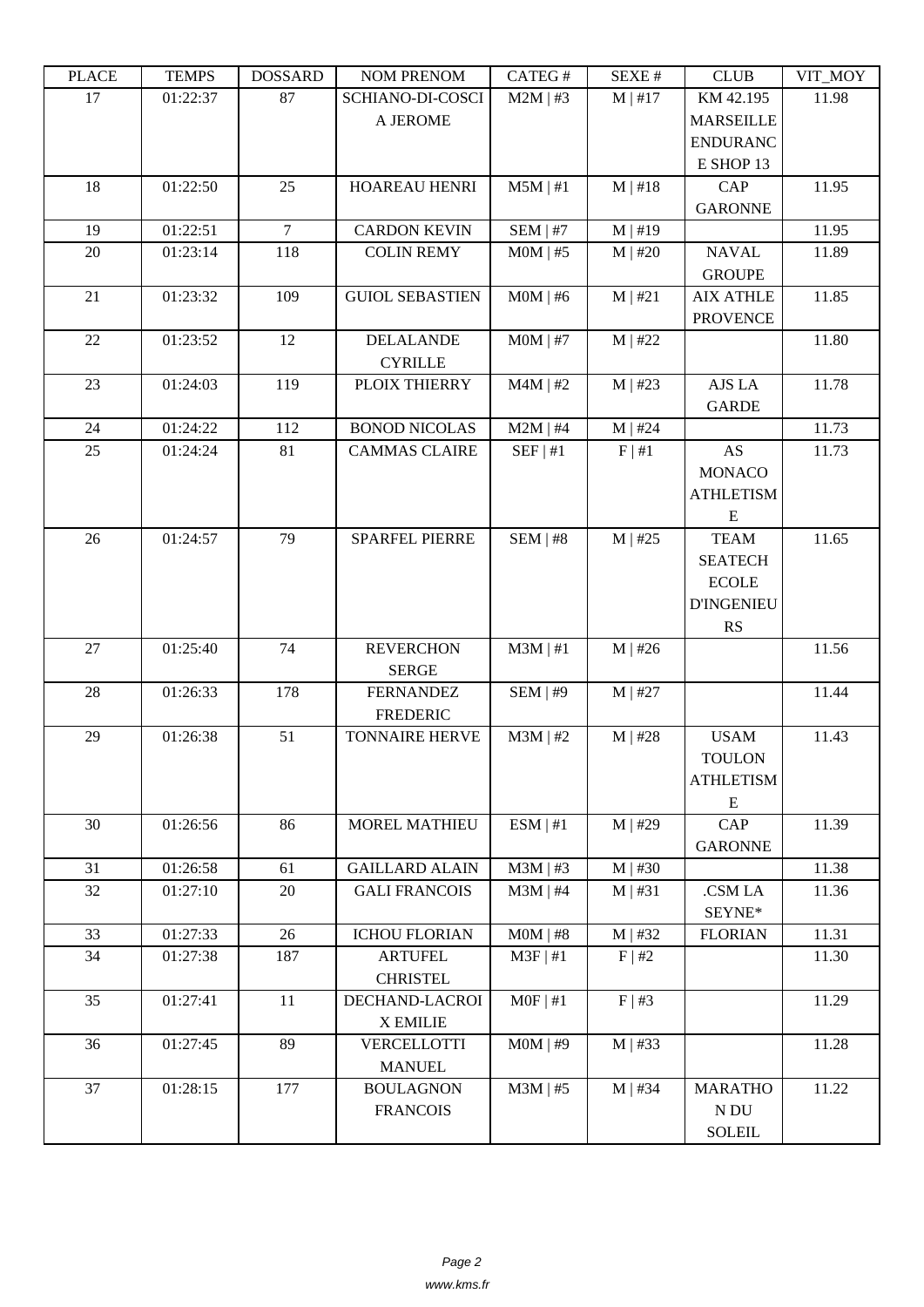| LLAUL | L LIVII D | <b>UUUUUUU</b> | <b>INUMER NETVUM</b>   | CATLO T     | DL/AL π      | CLUD              | VII_MUI |
|-------|-----------|----------------|------------------------|-------------|--------------|-------------------|---------|
| 38    | 01:28:18  | 107            | <b>DUFOURCO</b>        | $M1M$   #4  | $M$   #35    | <b>TEAM</b>       | 11.21   |
|       |           |                | <b>JOHANN</b>          |             |              | <b>ULTRA</b>      |         |
|       |           |                |                        |             |              | <b>TRAIL</b>      |         |
|       |           |                |                        |             |              | <b>ADVENTUR</b>   |         |
|       |           |                |                        |             |              | ER                |         |
| 39    | 01:28:19  | 68             | <b>BRANDT NICOLAS</b>  | SEM   #10   | $M$   #36    | <b>ASOA</b>       | 11.21   |
| 40    | 01:29:05  | 32             | <b>MARTIN YANNICK</b>  | $M4M$   #3  | $M$   #37    | <b>MARTIN</b>     | 11.11   |
|       |           |                |                        |             |              | <b>FAMILLE</b>    |         |
| 41    | 01:29:12  | 179            | <b>DUMONT LAURENT</b>  | $M3M$   #6  | $M$   #38    |                   | 11.10   |
| 42    | 01:29:16  | 35             | <b>MAURIN GAETAN</b>   | $SEM$   #11 | M   #39      |                   | 11.09   |
| 43    | 01:29:20  | 194            | <b>BALLOTTI</b>        | $M4M$   #4  | $M$   #40    | <b>CSMS LA</b>    | 11.08   |
|       |           |                | <b>JEAN-CLAUDE</b>     |             |              | <b>SEYNE</b>      |         |
| 44    | 01:29:41  | 75             | <b>RECOTILLET</b>      | SEF   #2    | F   #4       | <b>SPEEDY</b>     | 11.04   |
|       |           |                | <b>MERYL</b>           |             |              |                   |         |
| 45    | 01:30:02  | 199            | <b>DESVIGNES</b>       | ESM   #2    | M   #41      |                   | 11.00   |
|       |           |                | <b>SAMUEL</b>          |             |              |                   |         |
| 46    | 01:30:14  | 60             | <b>MONASSON</b>        | $M1M$   #5  | $M$   #42    |                   | 10.97   |
|       |           |                | <b>FREDERIC</b>        |             |              |                   |         |
| 47    | 01:30:23  | 191            | FERRARA JOEL           | $MOM$   #10 | $M$   #43    | <b>TOBESPOR</b>   | 10.95   |
|       |           |                |                        |             |              | T                 |         |
| 48    | 01:30:47  | 184            | <b>BRAULT MATHIEU</b>  | MOM   #11   | $M$   #44    |                   | 10.91   |
| 49    | 01:31:32  | 176            | <b>FERNANDEZ</b>       | $SEM$   #12 | $M$   #45    |                   | 10.82   |
|       |           |                | <b>FABIEN</b>          |             |              |                   |         |
| 50    | 01:31:32  | 180            | <b>ESTIENNE GILLES</b> | $M1M$   #6  | $M$   #46    | <b>CLORO</b>      | 10.82   |
|       |           |                |                        |             |              | <b>BIKING</b>     |         |
| 51    | 01:31:59  | 10             | <b>DE-CASTILLA</b>     | SEM   #13   | $M$   #47    |                   | 10.76   |
|       |           |                | <b>HECTOR</b>          |             |              |                   |         |
| 52    | 01:32:03  | 101            | <b>BROCCHINI</b>       | $M1M$   #7  | $M$   #48    |                   | 10.76   |
|       |           |                | <b>LAURENT</b>         |             |              |                   |         |
| 53    | 01:32:11  | 53             | <b>VEYRAND</b>         | $MOM$   #12 | $M$   #49    | <b>SL SANARY</b>  | 10.74   |
|       |           |                | <b>SYLVAIN</b>         |             |              | <b>CAP</b>        |         |
|       |           |                |                        |             |              | <b>GARONNE</b>    |         |
| 54    | 01:33:42  | 198            | <b>GUERIN LAURENT</b>  | $M3M$   #7  | $M$   #50    | <b>JPV</b>        | 10.57   |
| 55    | 01:34:03  | 88             | <b>COQUARD</b>         | $M3F$   #2  | F   #5       | <b>TOBESPOR</b>   | 10.53   |
|       |           |                | <b>BLANDINE</b>        |             |              | T                 |         |
| 56    | 01:34:13  | 110            | <b>SARDO GILLES</b>    | $M3M$   #8  | $M \mid #51$ | <b>JRC</b>        | 10.51   |
| 57    | 01:34:14  | 16             | <b>DOWNES NICOLAS</b>  | $M1M$   #8  | $M$   #52    | <b>USAM</b>       | 10.51   |
|       |           |                |                        |             |              | <b>TOULON</b>     |         |
|       |           |                |                        |             |              | <b>ATHLETISM</b>  |         |
|       |           |                |                        |             |              | ${\bf E}$         |         |
| 58    | 01:34:57  | 28             | <b>LANDREAU</b>        | $M4M$   #5  | $M$   #53    | <b>TAC (TRAIL</b> | 10.43   |
|       |           |                | <b>FRANCK</b>          |             |              | <b>ATHLITUDE</b>  |         |
|       |           |                |                        |             |              | CUERS)            |         |
| 59    | 01:34:58  | 106            | <b>RUBIO FRANCK</b>    | $M2M$   #5  | $M$   #54    |                   | 10.42   |
| 60    | 01:35:12  | 104            | <b>TAGLIOFERRI</b>     | $M1M$   #9  | $M$   #55    |                   | 10.40   |
|       |           |                | <b>JEROME</b>          |             |              |                   |         |
| 61    | 01:35:32  | 188            | <b>CAMPANA RENE</b>    | $M5M$   #2  | $M$   #56    | <b>TOULON</b>     | 10.36   |
|       |           |                |                        |             |              | TRI               |         |
| 62    | 01:36:03  | 45             | <b>RICHERMOZ</b>       | MOM   #13   | $M$   #57    | <b>COURTFOR</b>   | 10.31   |
|       |           |                | <b>DAVID</b>           |             |              | <b>EST</b>        |         |
|       |           |                |                        |             |              | <b>BRIGNOLES</b>  |         |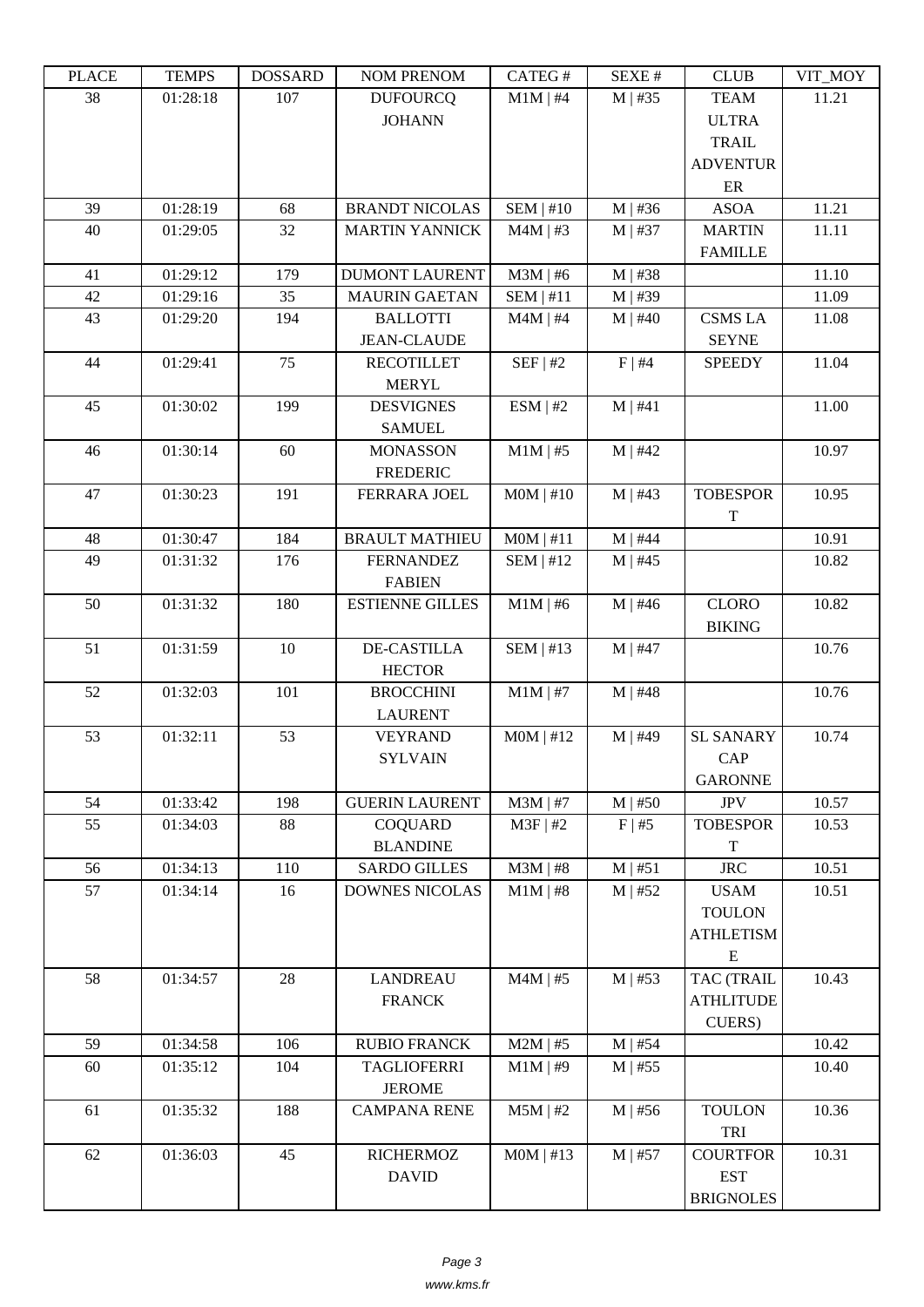| LLAUD | L LIVIII IJ | <b>UUUUUUU</b> | <b>INUMER NETVUM</b>       | <b>CAILUT</b> | ד בר⁄זכו    | CLUD             | VII_MUI |
|-------|-------------|----------------|----------------------------|---------------|-------------|------------------|---------|
| 63    | 01:36:19    | 66             | <b>LATIL OLIVIER</b>       | $SEM$   #14   | $M$   #58   |                  | 10.28   |
| 64    | 01:36:48    | 108            | <b>MATHIEU</b>             | $MOM$   #14   | $M$   #59   |                  | 10.23   |
|       |             |                | <b>JEAN-FRANCOIS</b>       |               |             |                  |         |
| 65    | 01:37:06    | 113            | <b>BERTRAND</b>            | $M2M$   #6    | $M$   #60   |                  | 10.20   |
|       |             |                | <b>ARNAUD</b>              |               |             |                  |         |
| 66    | 01:37:28    | 183            | TURNEL THIERRY             | $M4M$   #6    | M   #61     |                  | 10.16   |
| 67    | 01:37:34    | 124            | <b>MAURIZI</b>             | $M1M$   #10   | $M$   #62   |                  | 10.15   |
|       |             |                | <b>JEAN-MICHEL</b>         |               |             |                  |         |
| 68    | 01:37:50    | 43             | POILLY YANN                | $M1M$   #11   | $M$   #63   |                  | 10.12   |
| 69    | 01:37:55    | 200            | PEUCH VICTOR               | ESM   #3      | $M$   #64   |                  | 10.11   |
| 70    | 01:38:00    | 18             | FERRON JEAN-LUC            | $M2M$   #7    | $M$   #65   |                  | 10.10   |
| 71    | 01:38:07    | 52             | <b>VAUCHEY</b><br>PHILIPPE | $M4M$   #7    | $M$   #66   |                  | 10.09   |
| 72    | 01:38:18    | 91             | <b>LENEINDRE</b>           | $M4M$   #8    | $M$   #67   | <b>JUDO</b>      | 10.07   |
|       |             |                | <b>LAURENT</b>             |               |             | <b>JUJITSU</b>   |         |
|       |             |                |                            |               |             | <b>VALETTOIS</b> |         |
| 73    | 01:38:27    | 30             | <b>LIENARD</b>             | $MOM$   #15   | $M$   #68   |                  | 10.06   |
|       |             |                | <b>SEBASTIEN</b>           |               |             |                  |         |
| 74    | 01:38:45    | 120            | <b>ANGOT SEBASTIEN</b>     | $M3M$   #9    | $M$   #69   | <b>CARAPATE</b>  | 10.03   |
| 75    | 01:38:48    | 84             | <b>FOURNIER</b>            | $M4M$   #9    | $M$   #70   |                  | 10.02   |
|       |             |                | <b>PHILIPPE</b>            |               |             |                  |         |
| 76    | 01:39:41    | 23             | <b>HELBLING DAMIEN</b>     | $MOM$   #16   | M   #71     |                  | 9.93    |
| 77    | 01:39:48    | 50             | <b>TONNAIRE HELENE</b>     | $M3F$   #3    | $F \mid #6$ | <b>USAM</b>      | 9.92    |
|       |             |                |                            |               |             | <b>TOULON</b>    |         |
|       |             |                |                            |               |             | <b>ATHLETISM</b> |         |
|       |             |                |                            |               |             | ${\bf E}$        |         |
| 78    | 01:40:30    | 22             | <b>GREGOIRE</b>            | $M1F$   #1    | F   #7      | <b>COURTFOR</b>  | 9.85    |
|       |             |                | <b>DORIANE</b>             |               |             | <b>EST</b>       |         |
| 79    | 01:40:35    | 95             | <b>BRUN BASTIEN</b>        | $SEM$   #15   | $M$   #72   |                  | 9.84    |
| 80    | 01:40:36    | 64             | <b>JAUME ALIZEE</b>        | SEF   #3      | F   #8      |                  | 9.84    |
| 81    | 01:41:16    | 49             | <b>SOUIBGUI AREF</b>       | $M1M$   #12   | $M$   #73   |                  | 9.78    |
| 82    | 01:41:17    | 37             | MORVILLE MIGUEL            | $MOM$   #17   | $M$   #74   |                  | 9.77    |
| 83    | 01:41:18    | 40             | <b>MUGNIER THIERRY</b>     | $M4M$   #10   | $M$   #75   | <b>ATHLETISM</b> | 9.77    |
|       |             |                |                            |               |             | <b>E VALLEE</b>  |         |
|       |             |                |                            |               |             | DU               |         |
|       |             |                |                            |               |             | <b>GAPEAU</b>    |         |
| 84    | 01:41:25    | 41             | PERRIER                    | $M3F$   #4    | F   #9      | <b>SPIRIDON</b>  | 9.76    |
|       |             |                | <b>NATHALIE</b>            |               |             | <b>COTE</b>      |         |
|       |             |                |                            |               |             | <b>D'AZUR</b>    |         |
| 85    | 01:41:54    | 103            | PINET JEAN-PAUL            | $M7M$   #1    | $M$   #76   |                  | 9.72    |
| 86    | 01:42:43    | 33             | <b>MATTEI</b>              | $M4M$   #11   | $M$   #77   |                  | 9.64    |
|       |             |                | <b>JEAN-CHARLES</b>        |               |             |                  |         |
| 87    | 01:42:53    | 73             | <b>VALADOR MANON</b>       | $SEF$   #4    | F   #10     |                  | 9.62    |
| 88    | 01:43:19    | 142            | <b>BOUVIER RICHARD</b>     | $M2M$   #8    | $M$   #78   |                  | 9.58    |
| 89    | 01:43:35    | 83             | <b>CATEL ELISE</b>         | $MOF$   #2    | F   #11     | <b>COURIR A</b>  | 9.56    |
|       |             |                |                            |               |             | <b>HYERES</b>    |         |
| 90    | 01:43:53    | 97             | <b>COLLIN YANNICK</b>      | $MOM$   #18   | $M$   #79   |                  | 9.53    |
| 91    | 01:44:01    | 98             | <b>BAUDIN SYLVIE</b>       | $M4F$   #1    | F   #12     |                  | 9.52    |
| 92    | 01:44:10    | 192            | <b>RESCOURIO DAVID</b>     | $M2M$   #9    | $M$   #80   |                  | 9.50    |
| 93    | 01:44:51    | 115            | <b>PAOLETTI</b>            | $M2F$   #1    | F   #13     | CAP              | 9.44    |
|       |             |                | <b>EMMANUELLE</b>          |               |             | <b>GARONNE</b>   |         |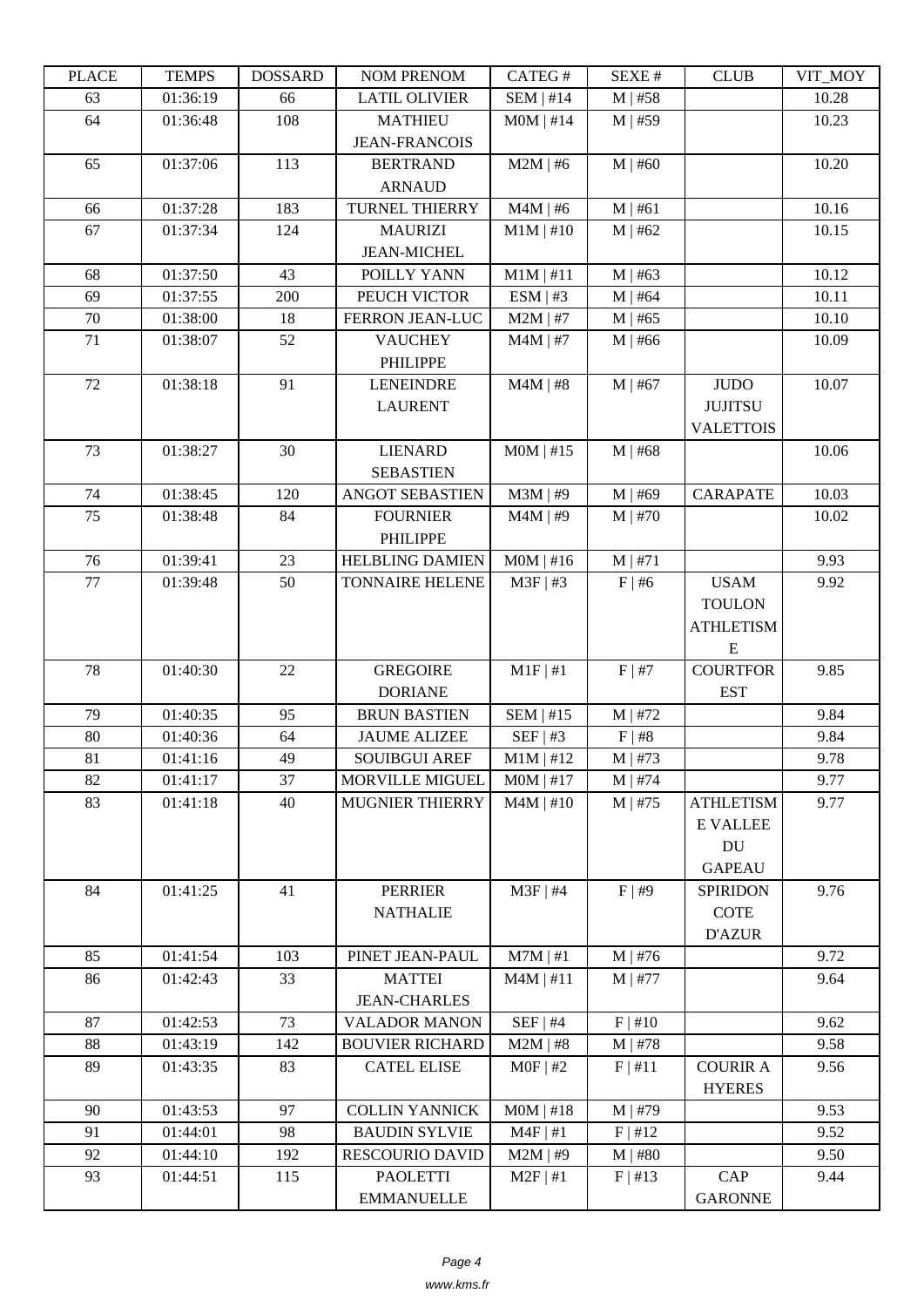| LLAUD | L LIVII D | <b>AWAGOOT</b> | <b>INUINI I INEINUINI</b> | CΛ1 LU π    | DL/AL π   | CLUD             | VII_WIO I |
|-------|-----------|----------------|---------------------------|-------------|-----------|------------------|-----------|
| 94    | 01:44:56  | 105            | <b>DEKONINCK</b>          | $M3F$   #5  | F   #14   |                  | 9.43      |
|       |           |                | <b>MARIANNE</b>           |             |           |                  |           |
| 95    | 01:45:01  | 14             | <b>DEMEUSY FABIEN</b>     | $M3M$   #10 | M   #81   | <b>ATHLETISM</b> | 9.43      |
|       |           |                |                           |             |           | <b>E VALLEE</b>  |           |
|       |           |                |                           |             |           | DU               |           |
|       |           |                |                           |             |           | <b>GAPEAU</b>    |           |
| 96    | 01:45:17  | 54             | WHITING MARK              | $M3M$   #11 | $M$   #82 | <b>RAID</b>      | 9.40      |
|       |           |                |                           |             |           | <b>ORIENTATI</b> |           |
|       |           |                |                           |             |           | <b>ON PARIS</b>  |           |
| 97    | 01:45:56  | 196            | <b>BISSON MICHEL</b>      | $M4M$   #12 | $M$   #83 |                  | 9.35      |
| 98    | 01:46:12  | 197            | <b>MAROLLEAU YVES</b>     | $M5M$   #3  | $M$   #84 |                  | 9.32      |
| 99    | 01:46:43  | 46             |                           | $MOM$   #19 | $M$   #85 |                  | 9.28      |
|       |           |                | <b>RIVIECCIO</b>          |             |           |                  |           |
|       |           |                | <b>GREGORY</b>            |             |           |                  |           |
| 100   | 01:46:49  | 96             | DE-BISE JOELLE            | $M4F$   #2  | F   #15   | <b>TEAM</b>      | 9.27      |
|       |           |                |                           |             |           | <b>TERRE DE</b>  |           |
|       |           |                |                           |             |           | <b>RUNNING</b>   |           |
|       |           |                |                           |             |           | <b>TOULON</b>    |           |
| 101   | 01:46:50  | 15             | <b>DE-SANTIS</b>          | $M2M$   #10 | $M$   #86 | <b>GONFARUN</b>  | 9.27      |
|       |           |                | <b>LAURENT</b>            |             |           |                  |           |
| 102   | 01:46:52  | 80             | <b>DIVES FRANCK</b>       | $M2M$   #11 | $M$   #87 |                  | 9.26      |
| 103   | 01:47:55  | 69             | <b>MOY NILS</b>           | $SEM$   #16 | $M$   #88 |                  | 9.17      |
| 104   | 01:48:03  | 38             | <b>MUGNIER PATRICE</b>    | $M3M$   #12 | M   #89   | <b>ATHLETISM</b> | 9.16      |
|       |           |                |                           |             |           | <b>E VALLE</b>   |           |
|       |           |                |                           |             |           | DU               |           |
|       |           |                |                           |             |           | <b>GAPEAU</b>    |           |
| 105   | 01:48:16  | 99             | <b>BAUDIN ALAIN</b>       | $M4M$   #13 | $M$   #90 |                  | 9.14      |
| 106   | 01:48:39  | 93             | <b>GARNIER FABRICE</b>    | $M2M$   #12 | M   #91   | <b>GONFARUN</b>  | 9.11      |
| 107   | 01:49:20  | 131            | <b>BERRY ARNAUD</b>       | $SEM$   #17 | $M$   #92 |                  | 9.05      |
| 108   | 01:49:36  | 189            | <b>GACHET GILLES</b>      | $M2M$   #13 | $M$   #93 | <b>HYERES</b>    | 9.03      |
|       |           |                |                           |             |           | <b>LONGE</b>     |           |
|       |           |                |                           |             |           | <b>COTE</b>      |           |
| 109   | 01:49:42  | 58             | <b>CHIRON APOLLINE</b>    | $SEF$   #5  | $F$ #16   |                  | 9.02      |
| 110   | 01:49:53  | 6              | <b>BOUAD NICOLAS</b>      | $M3M$   #13 | $M$   #94 |                  | 9.01      |
| 111   | 01:50:01  | 94             | <b>DURANTON RAOUL</b>     | $M2M$   #14 | $M$   #95 |                  | 9.00      |
| 112   | 01:50:12  | 44             | <b>REYNES GERALD</b>      | $MOM$   #20 | $M$   #96 |                  | 8.98      |
| 113   | 01:50:20  | 59             | PECQUEUX LAURE            | $SEF$   #6  | F   #17   | <b>CAP</b>       | 8.97      |
|       |           |                |                           |             |           | <b>GARONNE</b>   |           |
| 114   | 01:51:21  | 21             | <b>GONCALVES RITA</b>     | $M3F$   #6  | F   #18   | <b>LES</b>       | 8.89      |
|       |           |                |                           |             |           | <b>ALLUMES</b>   |           |
|       |           |                |                           |             |           | DE LA STE        |           |
|       |           |                |                           |             |           | <b>VICTOIRE</b>  |           |
| 115   | 01:51:25  | 185            | SIMONOT DAVID             | $M2M$   #15 | $M$   #97 | <b>DOMBES</b>    | 8.89      |
|       |           |                |                           |             |           | <b>RUNNING</b>   |           |
|       |           |                |                           |             |           | <b>EVASION</b>   |           |
|       |           |                |                           |             |           |                  |           |
| 116   | 01:51:50  | 100            | <b>MOINCE</b>             | $M2F$   #2  | F   #19   | <b>UST</b>       | 8.85      |
|       |           |                | <b>MANUELLA</b>           |             |           | <b>COURIR A</b>  |           |
|       |           |                |                           |             |           | <b>SAINT</b>     |           |
|       |           |                |                           |             |           | <b>TROPEZ</b>    |           |
| 117   | 01:52:53  | 195            | <b>CLAIR CHRISTIAN</b>    | $M1M$   #13 | $M$   #98 | <b>TOULON</b>    | 8.77      |
|       |           |                |                           |             |           | TRI              |           |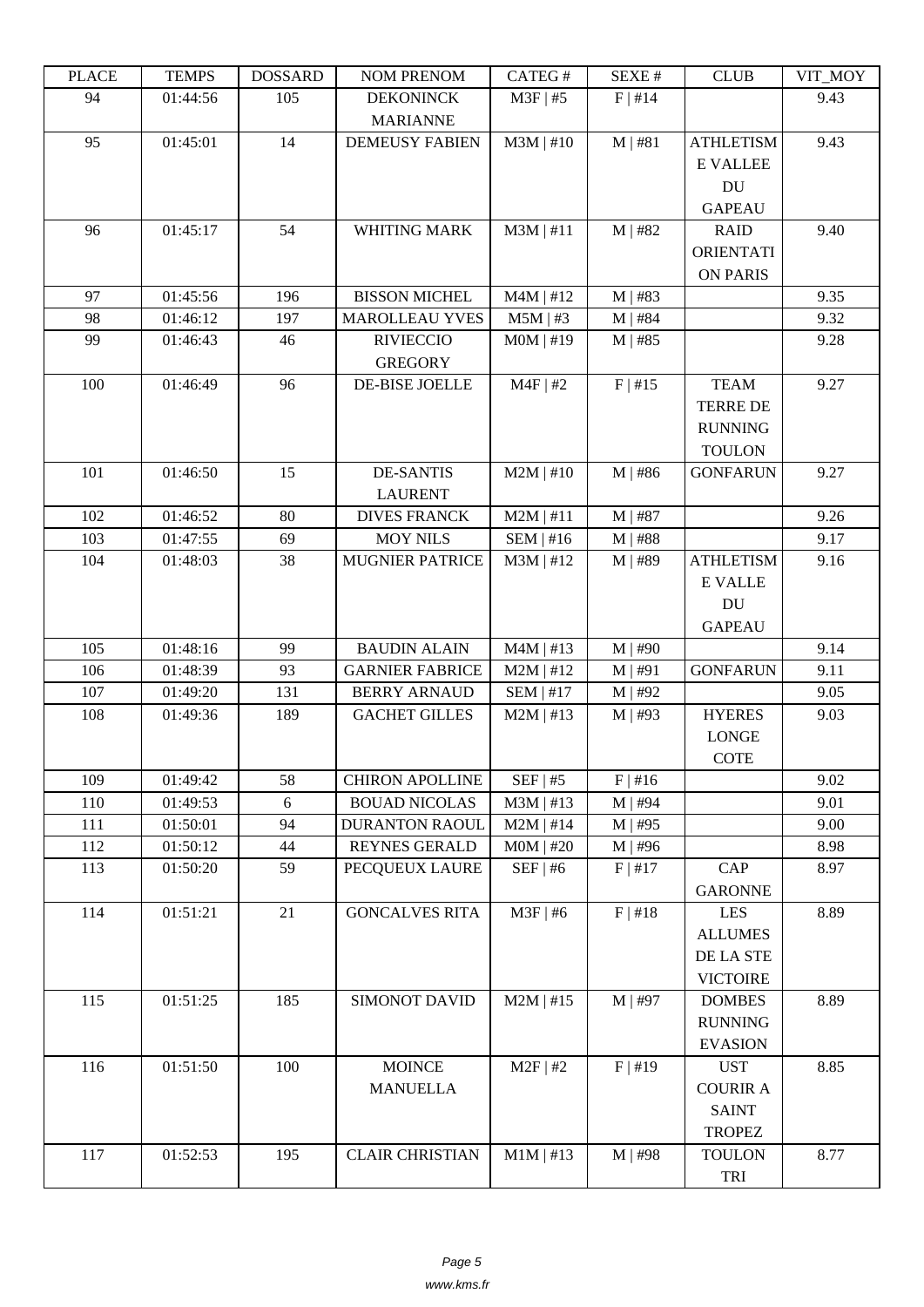| LLAUL | ט IL הו  | <b>ANURGOA</b> | <b>NUMERION</b>        | CATLO T     | DL/AL π    | CLUD              | VII_MUI |
|-------|----------|----------------|------------------------|-------------|------------|-------------------|---------|
| 118   | 01:52:57 | 13             | <b>DELFINO WENDY</b>   | $MOF$   #3  | $F$   #20  | <b>TAC (TRAIL</b> | 8.76    |
|       |          |                |                        |             |            | <b>ATHLITUDE</b>  |         |
|       |          |                |                        |             |            | CUERS)            |         |
| 119   | 01:54:36 | 29             | <b>LERESTHEUX</b>      | $M5M$   #4  | M   #99    | <b>SL SANARY</b>  | 8.64    |
|       |          |                | <b>THIERRY</b>         |             |            | CAP               |         |
|       |          |                |                        |             |            | <b>GARONNE</b>    |         |
| 120   | 01:54:43 | 24             | <b>HIBLOT FABIEN</b>   | $M2M$   #16 | $M$   #100 |                   | 8.63    |
| 121   | 01:55:00 | $\mathbf{1}$   | <b>ABALOS</b>          | $MOF$   #4  | F   #21    |                   | 8.61    |
|       |          |                |                        |             |            |                   |         |
|       |          |                | DEBIE-JOY              |             |            |                   |         |
| 122   | 01:55:39 | 57             | <b>GASMI IBTISSAM</b>  | $SEF$   #7  | $F$   #22  | <b>TAC (TRAIL</b> | 8.56    |
|       |          |                |                        |             |            | <b>ATHLITUDE</b>  |         |
|       |          |                |                        |             |            | CUERS)            |         |
| 123   | 01:57:38 | 121            | <b>LANET NICOLAS</b>   | SEM   #18   | $M$   #101 |                   | 8.42    |
| 124   | 01:57:38 | 70             | <b>DETIENNE YANN</b>   | $M1M$   #14 | $M$   #102 | <b>AS</b>         | 8.42    |
|       |          |                |                        |             |            | <b>MARATHO</b>    |         |
|       |          |                |                        |             |            | N DU              |         |
|       |          |                |                        |             |            | <b>SOLEIL</b>     |         |
| 125   | 01:58:08 | 122            | <b>DOL THIERRY</b>     | $M3M$   #14 | M   #103   | <b>SL SANARY</b>  | 8.38    |
|       |          |                |                        |             |            | <b>CAP</b>        |         |
|       |          |                |                        |             |            | <b>GARONNE</b>    |         |
| 126   | 01:58:10 | 9              | <b>DE-BECKER</b>       |             |            |                   |         |
|       |          |                |                        | $M4F$   #3  | F   #23    | <b>SL SANARY</b>  | 8.38    |
|       |          |                | <b>VERONIQUE</b>       |             |            | <b>CAP</b>        |         |
|       |          |                |                        |             |            | <b>GARONNE</b>    |         |
| 127   | 01:59:19 | 125            | <b>ARPINO PASCALE</b>  | $M3F$   #7  | $F$   #24  |                   | 8.30    |
| 128   | 01:59:19 | 5              | <b>BONNET</b>          | $M2F$   #3  | $F$   #25  | <b>SL SANARY</b>  | 8.30    |
|       |          |                | <b>MARIE-PIERRE</b>    |             |            | <b>CAP</b>        |         |
|       |          |                |                        |             |            | <b>GARONNE</b>    |         |
| 129   | 02:00:51 | 193            | MACHOMETA JEAN         | $M6M$   #1  | $M$   #104 |                   | 8.19    |
| 130   | 02:01:20 | 31             | <b>MACQUET OLIVIER</b> | $MOM$   #21 | M   #105   | PARCE QUE         | 8.16    |
|       |          |                |                        |             |            | CL                |         |
| 131   | 02:01:39 | 186            | <b>ARTUFEL SERGE</b>   | $M4M$   #14 | $M$   #106 |                   | 8.14    |
| 132   | 02:01:56 | 181            | <b>BAZZICONI</b>       | $M4M$   #15 | $M$   #107 |                   | 8.12    |
|       |          |                | PHILIPPE               |             |            |                   |         |
| 133   | 02:03:05 | 56             | <b>LEBOUTEILLIER</b>   | $M2F$   #4  | $F$   #26  | <b>TAC (TRAIL</b> | 8.04    |
|       |          |                | <b>CORINNE</b>         |             |            | <b>ATHLITUDE</b>  |         |
|       |          |                |                        |             |            | CUERS)            |         |
| 134   | 02:03:41 | $\overline{3}$ | <b>BALLET</b>          | $M8M$   #1  | $M$   #108 |                   | 8.00    |
|       |          |                |                        |             |            | <b>SL SANARY</b>  |         |
|       |          |                | <b>JEAN-PIERRE</b>     |             |            | CAP               |         |
|       |          |                |                        |             |            | <b>GARONNE</b>    |         |
| 135   | 02:04:18 | 116            | <b>ROUX SYLVIE</b>     | $M1F$ #2    | $F$   #27  |                   | 7.96    |
| 136   | 02:05:30 | $\overline{4}$ | <b>BERTSCHY AUDE</b>   | $M2F$   #5  | $F$   #28  |                   | 7.89    |
| 137   | 02:06:16 | 17             | <b>DUTILLEUL</b>       | $M2F$   #6  | $F$   #29  | <b>GONFARUN</b>   | 7.84    |
|       |          |                | <b>ISABELLE</b>        |             |            |                   |         |
| 138   | 02:07:39 | 117            | <b>MADIE DANIEL</b>    | $M5M$   #5  | $M$   #109 |                   | 7.76    |
| 139   | 02:08:07 | 63             | <b>LAHMER FOUZIA</b>   | $M5F$   #1  | $F$   #30  | <b>SPIRIDON</b>   | 7.73    |
|       |          |                |                        |             |            | <b>COTES</b>      |         |
|       |          |                |                        |             |            | <b>D'AZURFAL</b>  |         |
|       |          |                |                        |             |            | <b>ICOUN</b>      |         |
|       |          |                |                        |             |            | <b>TRAIL</b>      |         |
|       |          |                |                        |             |            | <b>PLAISIR</b>    |         |
|       |          |                |                        |             |            |                   |         |